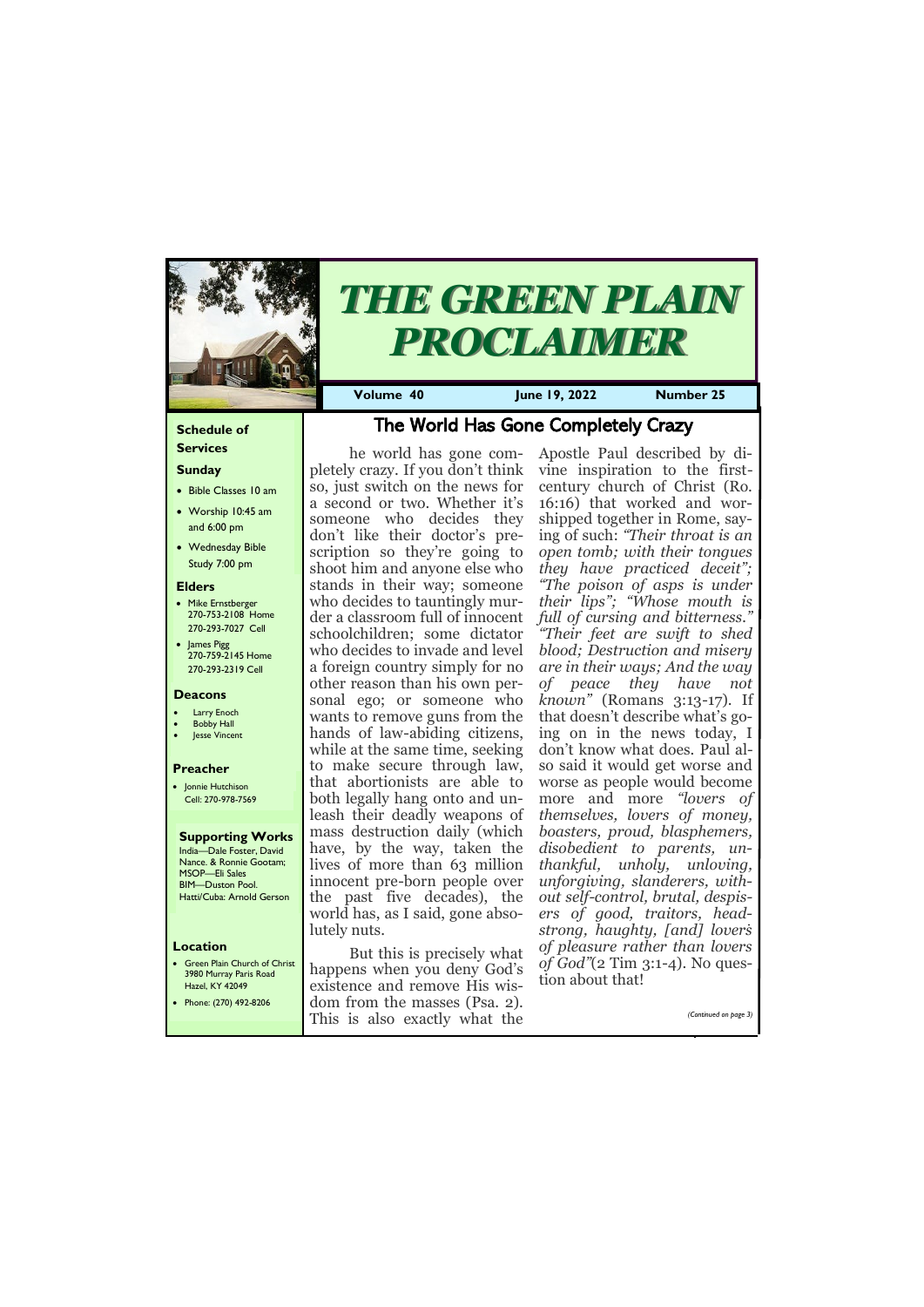# NEWS AND NOTES

*REMEMBER IN PRAYER: Green Plain members*: Peggy Jarvis, Joanne Barnes, Maxine Pool, Jim Fielder, Larry Enoch, Mary and Jim Lowrie and Hayes Grady. Margorie Grady, at the time of this wrting , is being treated at Murray Hospital for a blood clot in her lung.

*Family and Friends:* Jerry Lovett, Teresa Tacker, Kenneth Mizell, Dale Pentecost, Brett Wyatt, Roger Rhoades, Joel White, Nat and Rita Evans, Larry and Rose Wyatt. Bonnie Byerly, Kenny Arrington, Jack and Michel Phillip. Both LeAnne Grady and Gail Stubblefield were diagnosed with Covid this week. Please continue to pray for our brethren in Ukraine. Remember those this congregation is supporting in India.

**PANTRY ITEMS June 2022: 5—Lima/Butter Beams; 12—Toothpaste; 19—Toilet Paper; 26—canned Potatoes.** Please bring any additional items you wish for the "blessing box" which is located next to the breezeway on the north side of the building.

**JUNE 2022 Anniversaries**: 16-Teresa & Larry Enoch**;** 17-Jan & James Pigg; 21-Perry & Peggy Jarvis; 25-Jim & Mary Lowrie; **Birthdays: None**

*ENROLL IN A FREE BIBLE CORRECSPONDENCE COURSE. Send your name and complete mailing address and phone number to Green Plain church of Christ 3980 Murray Paris RD Hazel, KY 42049 or email your request to greenplaincoc@gmail.com. You may also enroll on our website.: greenplainchurchofchrist.org***.**

**HOME BIBLE STUDY; We offer a FREE in-home Bible study entitled** *"Back to the Bible*" for anyone who is interested in gaining more knowledge of the Bible. Simply con**tact us to schedule a time for your study.**

**MARK YOUR CALENDARS:** Our fall gospel meeting is scheduled for September 11-15, 2022 with Mike Kiser. The Fall Session of the School of Biblical Studies will begin on Monday, September 19th and continue for eight consecutive Monday's. 7—9 pm..

#### **Page 2**

| <b>THOSE TO SERVE JUNE 2022</b>                                       | <b>LESSONS TODAY</b>                     |  |
|-----------------------------------------------------------------------|------------------------------------------|--|
| <b>Announcements—Chad Canter</b>                                      | <b>Bible Study-10 AM</b>                 |  |
| <b>Preside at Lord's Table AM—James &amp; Mike</b>                    | A Study of Acts                          |  |
| Lord's Table PM: 6/5-Chad; 6/12 James; 6/19 Chad;<br>$6/26$ James.    | <b>Worship</b>                           |  |
| Opening Prayer AM: 6/5 Jim L.; 6/12 Larry; 6/19<br>Jonnie; 6/26 Bobby | 10:45 am— "Expecting"<br>the Impossible" |  |
| Closing Prayer AM: 6/5 Roy; 6/12 Dave; 6/19 Perry;                    |                                          |  |
| $6/26$ Junior                                                         | 6 pm— "Who Was                           |  |
| Song Leaders: AM Perry; PM Mike; Wed Chad                             | Melchizedek?"                            |  |
| <b>Usher: Jesse</b>                                                   | Wednesday Rihle Class                    |  |

| <b>Count Contribution: James &amp; Mike</b> | A Study of Jude |
|---------------------------------------------|-----------------|
|                                             | <b>7:00 PM</b>  |

**Wednesday Bible Class**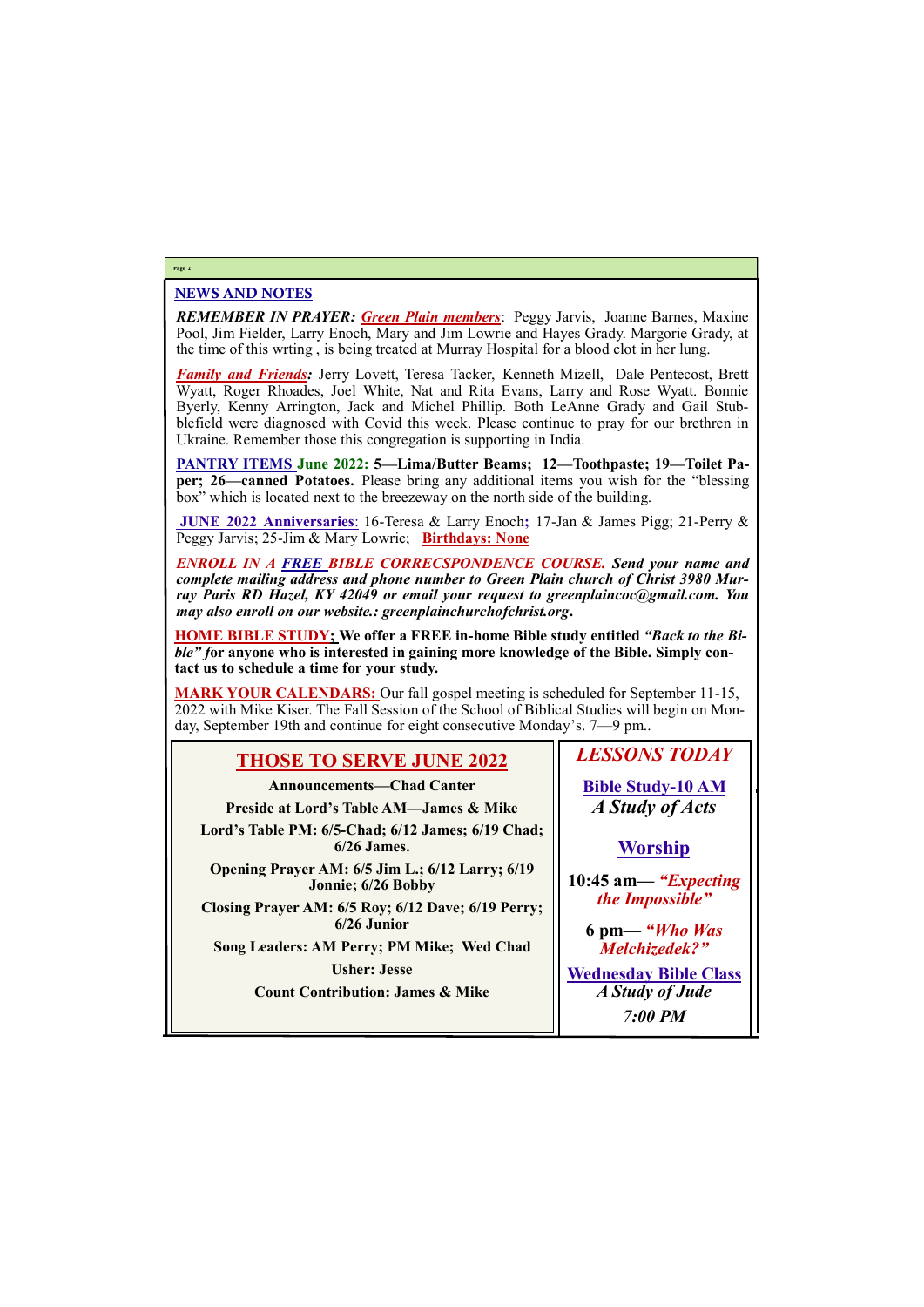**Page 3**

It is against this backdrop, in such a world gone mad – with so many satanically-intoxicated by their own selfserving and sinfully exaggerated sense of self-importance – that I am so very grateful, to be a blood-bought, fully forgiven, and hope-filled New Testament Christian. One who can experience peace every day, despite whatever is going on around them (Isa. 26:3; Jn. 14:27, 16:33; Rom. 5:1-11, 8:6; Phil. 4:4-9). One who is part of a world-wide family that – totally unlike the world around them – is devoted to unconditionally loving, serving, accepting, and working together with one another, no matter what; and even directly in spite of our many different backgrounds, perspectives, talents, and opinions at times (Ro. 12:3-21, 14:1-19, 15:5-7; Gal. 3:26-29, 5:13-6:2; Eph. 4:1- 6, 29-32).

It is learning, loving, living, and exhibiting this type of Christian love, unity, family, and acceptance – so distinct and opposite from the world around us – that sets us apart;both from the terrifying madness, as well as the eternal destination, of those engulfed in and swept away by such evils and atrocities. Now; aren't you glad to be a Christian? —Doug Dingley [The World Has Gone Com](https://churchofchristarticles.com/administrator/the-world-has-gone-completely-crazy/)pletely Crazy - [Church of Christ Articles](https://churchofchristarticles.com/administrator/the-world-has-gone-completely-crazy/)

*(Continued from page 1)*

and to teach" ([Acts 1:1\).](https://biblia.com/bible/esv/Acts%201.1) He first did it! What a contrast this was with the leaders of that day. They knew the will of God, and they were so strict when they taught it. Jesus never condemned them for this action. What was their problem in trying to make converts to Judaism? "Therefore whatever they tell you to observe, that observe and do, but do not do according to their works; for they say and do not do" ([Matt. 23:3\)](https://biblia.com/bible/esv/Matt.%2023.3).

# INSPIRATION REACHES EVERY WORD CHOICE BY DAN JENKINS

When the Bible speaks of inspiration it includes both testaments—both are inspired. It includes all sixty-six books of the Bible. It includes every chapter, every verse, every sentence, every phrase and every word. It all is inspired for *all* the scripture is inspired— God breathed ([2 Tim. 3:16](https://biblia.com/bible/esv/2%20Tim.%203.16-17)-17). One should never read the Bible without realizing how inspiration reaches to the choice of every word.

Another way of emphasizing this truth is to look at the *order* in which the words of the Bible express heavenly truth. When we fail to do this and get those matters discussed in the wrong order, we create problems in our lives. Look at the following examples of the order in which God places His eternal truth.

When Luke described the life of Jesus, he wrote it down in a particular word order. Luke said, "Jesus began both to do

Another place where the order in which items are placed is found in a verse familiar to so many. Jesus said, "He who believes and is baptized shall be saved" ([Mark 16:16\).](https://biblia.com/bible/esv/Mark%2016.16) Christianity is a taught religion and that is why the previous verse said that the gospel was to be preached to every creature under heaven. First there must be teaching, then believing, then baptism. A failure to understand this has brought about the sprin-

*(Continued on page 4)*